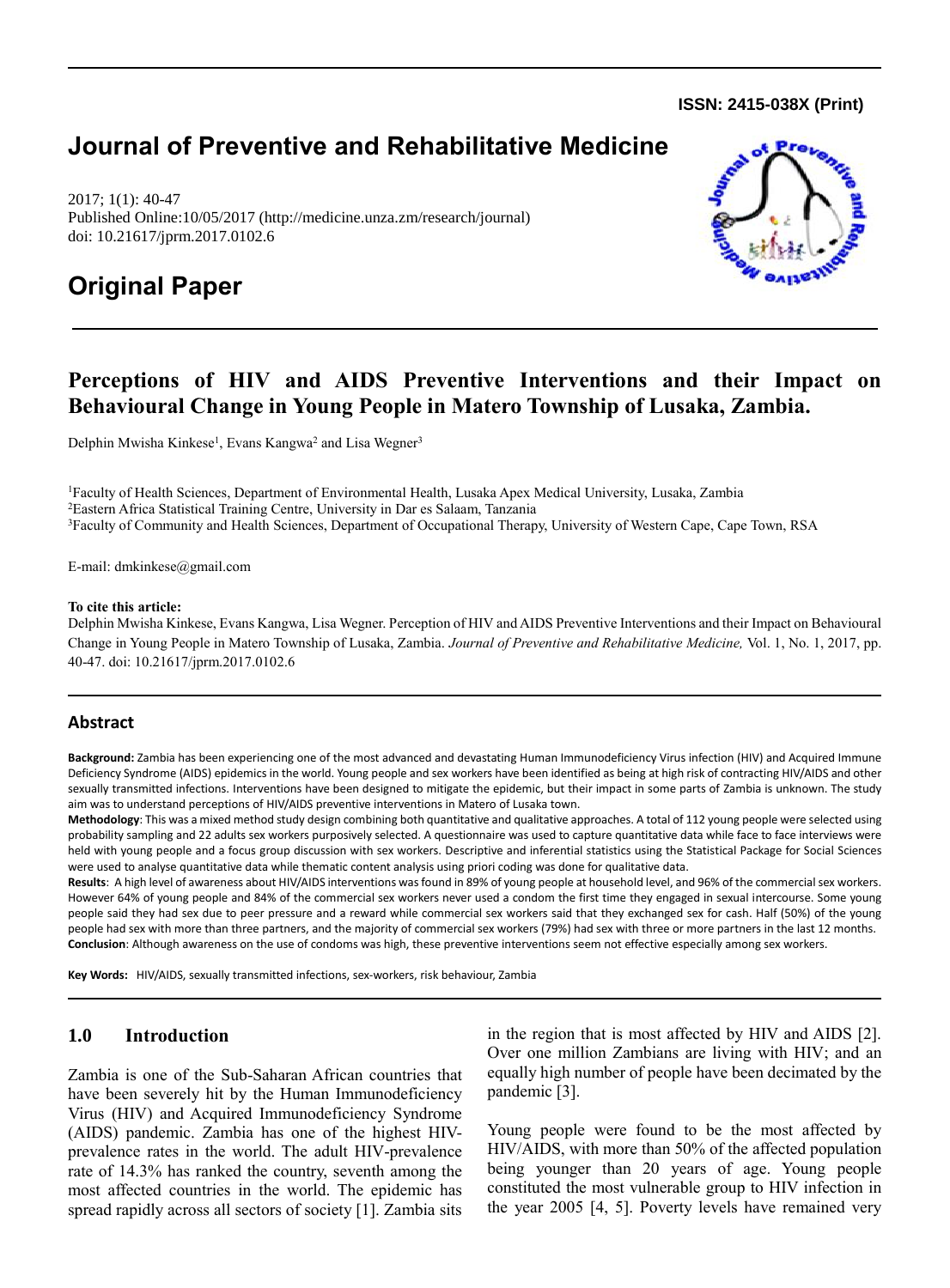high in Zambia. About 60% of the population in Zambia are poor; and the poverty-stricken can be subdivided into extremely poor (42%) and moderately poor (18%) [6].

In absolute numbers, 7.9 million people live in poverty, with 5.5 million of those living in extreme poverty with insufficient resources to meet their daily minimum-food requirements [6]. Zambian young people continue to face challenges that limit their future potentials. These challenges include high unemployment rates, poor quality of education and educational opportunities; limited access to sexual and reproductive health services; high HIV, teenage pregnancy and child-marriage prevalence rates; limited civic engagement, participation and inclusion opportunities [7].

There have been high HIV prevalence rates among young people, where 8% of girls aged 15-19 are infected, compared with 5% of boys; low contraceptive use, with only 28% of married adolescent girls using contraception despite their need to space the births of their children; and a low school-retention rate; where 58% and 44% of girls drop out of school by the 9th and 12th grades, respectively mainly due to pregnancy and child marriage [7]. Furthermore, knowledge alone does not change behaviour; young people need to be equipped with life skills. These skills would help them to deal with the increased demands and stresses that they experience in relation to HIV and AIDS, in order to change attitudes and behaviour and be able to make informed decisions [8].

Most sex workers, especially young ones, are constantly exposed to unprotected sexual intercourse. Female sex workers and their clients play an important epidemiological role in the HIV and AIDS epidemic in most countries [9]. In Zambia, the HIV-infection rate among commercial sex workers was estimated to be 67% [8]. The National AIDS Council estimated that higher prevalence rates among men and women aged 15-49 years were noted in Lusaka province (20.8%) [10]. It has been suggested that a way to halt the spread of HIV/AIDS [11] would be to focus on young people by educating them on the danger of HIV, teaching them skills in negotiation, conflict resolution and critical thinking. Moreover, training the youth in decisionmaking, communication, improving their self-confidence and the ability to make informed choices, such as postponing sex until they are mature enough to protect themselves from HIV, other sexually transmitted infections (STIs) and unwanted pregnancies would help to control HIV/AIDS.

Progressively, HIV and AIDS have worsened Zambia's health problems and have had devastating socio-economic consequences. Five to six-fold increases in health workers' illness and death rates in Zambia have reduced personnel and increased stress, overwork and fear for their own personal safety in the remaining staff [12]. More than half of bed-occupancy rates have comprised HIV/AIDS patients. This has placed a heavy burden on the Zambian health sector [13].

Matero suburb is in the capital city of Zambia; and it has a population of about 69,870 individuals. Lusaka City has an estimated population of 1,676,321[14]. Sentinel sites surveyed in the Matero township of Lusaka have shown HIV prevalence for women aged 15-44 years to be 29.7%, and 23.9% for women aged 15-19 years [15]. However, HIV prevalence among young people in Zambia is now 5.7% for females aged 15-19 years and 11.8% for females aged 20-24 years. For males aged 15-19 years, the prevalence rate is 3.6% and 5.2% for males aged 20-24 years. In addition, HIV prevalence is higher in women (16.1%) than in men (12.3%). Thus, it can be said that HIV has a young and feminine face in Zambia [16].

In order to reduce HIV/AIDS transmission in Zambia, the government through the National HIV/AIDS STD/TB Council, Non-Governmental Organisations and Faith-Based Organisations have been implementing the following prevention programs since the year 2000:

- Information, Education and Communication (IEC) on HIV and AIDS through television, radio, billboards, use of pamphlets, and applicable materials in school curricula;
- Condom promotion and distribution, in health facilities, places of work, hotels etc.
- Life-skills education through adopting a number of HIV/AIDS/STI and reproductive health-teaching materials in the mainstream school curriculum at national level, and special life-skills programs developed and targeted at commercial sex workers, truck drivers and the military service;
- Counselling and testing, and early and effective diagnosis and treatment of STIs in health facilities;
- Blood-screening of blood transfusion in all district, provincial and central referral hospitals;
- Work-place programs for HIV/AIDS and the strengthening of Health Services to make health facilities youth-friendly, in order to encourage more youth to utilise such facilities for STIs, and voluntary counselling and testing for HIV [17].

Despite having these programs carried out by the Zambian government and the co-operating partners, HIV/AIDS prevalence rates have remained alarming. The targets were high-risk groups in Zambia in major trucking highways, fishing basins and agricultural plantations, commercial sex workers, migrant traders, seasonal workers, fishermen, traders, members of uniformed services, prisoners, refugees and low-income women [17]. A major focus of health interventions has been behavioural change to stem the spread of the HIV/AIDS epidemic [18]. Unless behavioural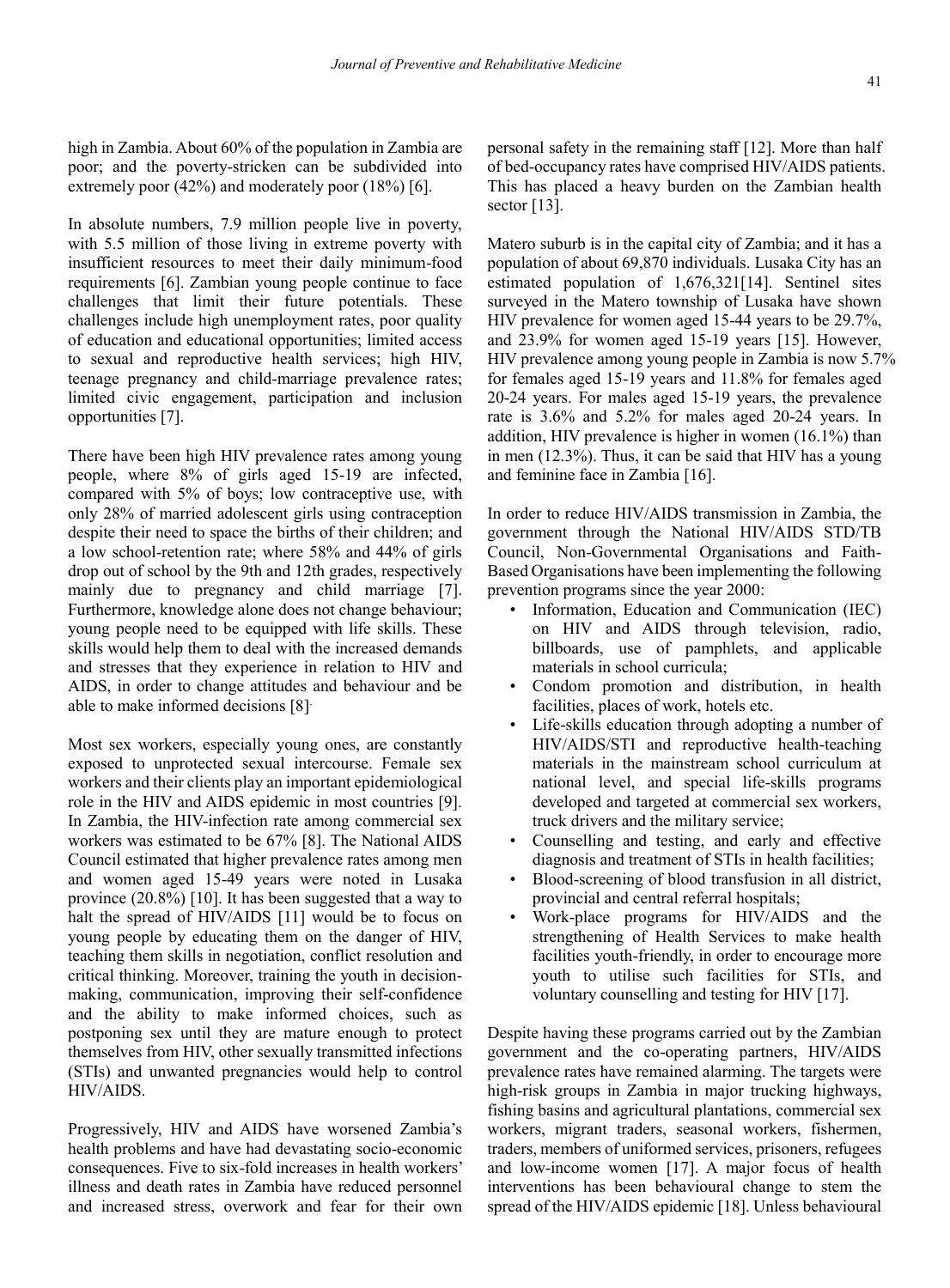42 Delphin Mwisha Kinkese, Evans Kangwa, Lisa Wegner. Perception of HIV and AIDS Preventive Interventions and their Impact on Behavioural Change in Young People in Matero Township of Lusaka, Zambia.

changes in the number of sexual partners and the use of condoms during intercourse, is enhanced, it is probable that the HIV-transmission rate will continue to be high [19]. However, little is known about the extent to which these health interventions have influenced behavioural changes in Zambia.

# **2.0 Methodology**

# *Study Design*

This was a mixed-method design combining both quantitative and qualitative approaches. The study was conducted in three (3) standard-enumeration areas (SEAs) in the Matero constituency of Lusaka, Zambia. The three SEAs were randomly selected, where households were also randomly selected. Tasintha Programme for sex workers in Matero was also a site for data collection.

# *Population and Sampling*

The target population included young people aged between 15 and 25 years of age, and the sex workers living in Matero. A sex worker was defined as anyone who earned money by providing sexual services.

A stratified sampling method following a list of Census Supervisory Areas (CSAs), and Standard Enumeration Areas (SEAs) from the Central Statistical Office (CSO) was used as an Area-Sampling Frame. From this Area-Sampling Frame (24), Matero Constituency had a total of 66 CSAs, 238 SEAs; and it comprised 41,227 households with a total population of about 197,763. From these, one CSA and three SEAs were randomly selected for the purpose of area identification and enumeration of the targeted respondents during the field work. In order to draw a representative sample, a sample of 120 households.

The demographic profile of the respondents is given in Table 1. Tasintha register had 34 female sex workers. (N=34); everyone was an eligible respondent; but a few decided not to come for some reason (at random). We could not decide on how these individuals should be sampled; because some decided not to come. A sample of 27 would have been an ideal sample size. Since the availability was less than 27, the sample size (n) was revised. Using a standard practice, in which out of a population of (N=100), a sample is (n=80); a sample size was determined:

> $N$  n 100 80  $34$ n?  $n = 80 \times 34$  100  $n = 27$

This meant that a target sample size of n=27 was envisaged, since only 22, were available for the interview, their mean age was 22.2

#### *Instrument Used*

The questionnaire was designed to translate the study objectives into measurable indicators that measured knowledge, attitudes, practice and the sexual-risk behaviours of Zambian young people concerning HIV/AIDS [19]. The questionnaire was revised, according to the pilot-study results. Some questions that respondents could not understand easily were re-phrased, to ensure that accurate answers would be given and to ensure the constant flow and logic of the questions.

The questionnaire included both quantitative and qualitative questions; and it was conducted through the use of face-to-face interviews. The quantitative questions included the household size, the respondent's age and the number of sexual partners, for example: *How old is/she?* The qualitative questions included both close-ended and open-ended questions, such as: *Do you think these interventions have had a positive impact*? 1. Yes; 2. No. An example of a qualitative open-ended questions is: If yes, *what are the advantages of these interventions*? The openended questions were intended to allow the capturing of indepth information. Focus group discussions were based on themes drawn from the questionnaire.

# *Procedure of data collection*

Upon getting an approval letter from Research Ethics, letters of permission were taken to Matero Police, Local Neighbourhood Groups and Tasintha Programme for Commercial Sex Workers. Three research assistants were trained by the researcher.

Upon getting permission, a pilot study was then conducted and the questionnaire was reviewed and ultimately revised. Each research assistant was given an area of operation where randomly selected homes were visited. A total of 112 youths from the house hold and 22 commercial sex workers identified giving a total of 134 participants. All the participants were assisted to fill in the structured-survey questionnaire at household level as the main data-collection instrument.

Focus-group discussions (FGDs) were held with sex workers, nightclub owners, the Chairperson and Executive Officers of Tasintha Programme. The FGDs were only held with commercial sex workers. The themes for the FGDs were drawn from the structured questionnaire:

# *Themes for Focus Group discussion*

- 1. Heard of HIV/AIDS preventive program
- 2. Knowledge of HIV/AIDS intervention
- 3. Positive/negative impact on behavioural change
- 4. Use of condom at first sexual intercourse
- 5. Exchange of sex for reward
- 6. Having sex with more than three partners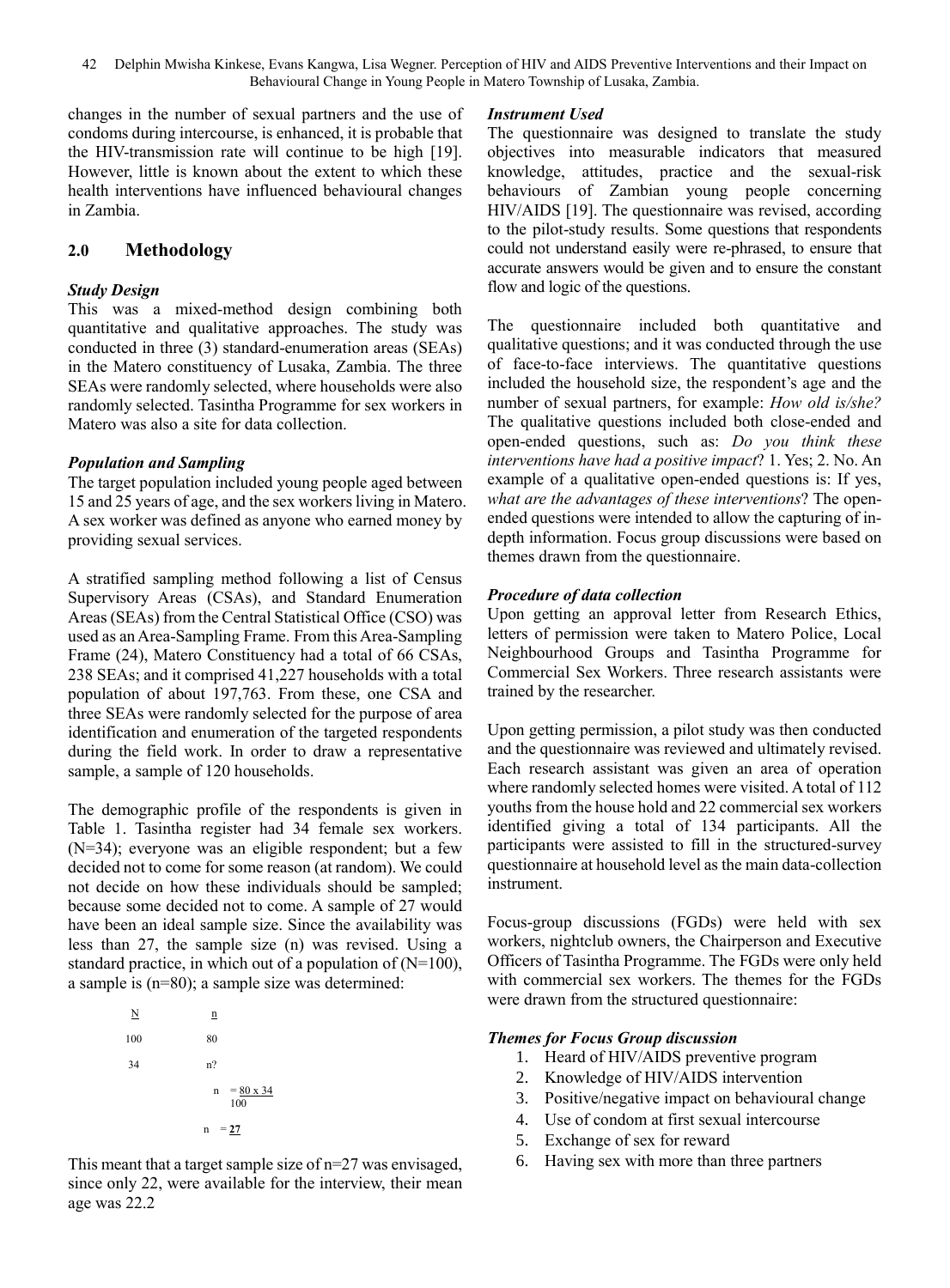Two FGDs were planned for and participants for the first group of 11 SW were assigned numbers A1-A11 while the second group of 11 were assigned B1-B11 for the purpose of confidentiality. Before the start of the focus groups, the participants were explained the purpose of the focus group interviews. Refreshments were given to them to relax. An introduction was made and they were assured of their confidentiality and the anonymity for any contribution they would make. An icebreaker was used to relax them further. Focus groups conducted in a Zambian local language "Nyanja". Where participants were confident to speak in English, they were allowed to proceed. The focus group discussions lasted approximately one hour each. The two focus group interviews, namely Focus A and B, were recorded and audio taped.

Discussing issues of HIV/AIDS with sex workers is quite delicate. The participants are skilled to seduce clients and the researcher needed a lot of patience and skills to bring them to discuss freely. A nice ice breaker such as a local common song and a question on the weather and on any latest news of Lusaka together with some refreshment were used as a warm up to set the environment.

Generally all the participants spoke willingly and freely. At times some spoke excessively or wanting to distract. However effort was made to make them participate equally by calling them by their number which were written on the tag they had pinned on them, when they were quite. For example, lady A1, lady B3, etc. In any group discussion it is common to find few respondents who tend to be more vocal. They were also controlled to ensure that every one had a chance to respond equally. They were being asked politely to speak after one or two other participants who were ready to talk had finished.

# *Data analysis*

Descriptive statistics using the Statistical Package for Social Sciences were used to analyse quantitative data while thematic content analysis using priori coding was done for qualitative data. Some of the information was presented as transcribed verbatim. To ensure the process of triangulation, comparative data of both quantitative and qualitative data was presented.

# **3.0 Results**

#### *Demographic Characteristics*

A total of 134 respondents took part in the study with 112 participants representing the household (HH) participants and 22 female sex workers (SW). The majority of participants were females (66%) compared with male respondents (34%). With regards education, the majority of the respondents (63%) from households had at least reached grade 9 while 55% of the sex workers had also reached grade 9.

There were 25% at HH compared to 36% sex workers who were engaged in casualization. A total 12% from HH were sales assistants engaged in some business and 15% for HH were in the teaching profession. All sex workers were engaged in prostitution while 6% of HH were also in prostitution.

#### *Interventions and Cultural Practices*

#### *Awareness of HIV and AIDS protective and risk behaviours*

The level of awareness of HIV/AIDS intervention programmes among SW was very high (96%) and adequate. This can be confirmed by the results showing that all SW said that they had heard of a condom and 95% of them confirmed that they had seen a condom. Table 1 presents the level of awareness and the perception of condom use among the respondents.

| <b>Response/Variables</b>                               |             | Young people<br>Total $(n)$ 112 | <b>Sex workers</b><br>Total $(n)$ 22 |            |
|---------------------------------------------------------|-------------|---------------------------------|--------------------------------------|------------|
|                                                         | Yes<br>$\%$ | No<br>$\%$                      | Yes<br>$\%$                          | No<br>$\%$ |
| <b>Awareness</b>                                        |             |                                 |                                      |            |
| Are you aware of any preventive<br>program on HIV/AIDS? | 89          | $_{II}$                         | 95                                   | 5          |
| Have you heard of a condom?                             | 99          |                                 | 100                                  | 0          |
| Have you ever seen a condom?                            | 98          | $\mathfrak{D}$                  | 95                                   | 5          |
| Have you and your partner ever<br>used a condom?        | 57          | 43                              | 77                                   | 23         |
| Perceptions of the effectiveness<br>of condom use       |             |                                 |                                      |            |
| Prevent pregnancy                                       | 47          | 53                              | 27                                   | 73         |
| Prevent diseases                                        | 21          | 79                              | 20                                   | 80         |
| Family planning                                         | 21          | 79                              | $\theta$                             | $\theta$   |
| Scared of HIV/AIDS                                      | 0           | <sup>0</sup>                    | 13                                   | 87         |
| Lack of trust                                           | O           | O                               | 20                                   | 80         |

# *Perception of the effectiveness of HIV and AIDS-Preventive Programs*

The results showed that only 35% of the young people thought that HIV and AIDS programs had a positive impact on the behavioural use of condoms. Similarly, only 24 % of the SW thought that the HIV/AIDS preventive programs had a positive impact on the behavioural use of condoms. Most sex workers (15, 75%) stated that there was no positive impact on behavioural change. During FGDs, a number of the explanations given in their verbatim indicated that the programs were not effective. For instance one of them had this to say: *A1: "Many young ladies, like myself, we continue to be promiscuousness because we are accessing ARV (antiretroviral therapy)". B9: "adults want to have sex with young girls". B2: "We do not like to use condoms".*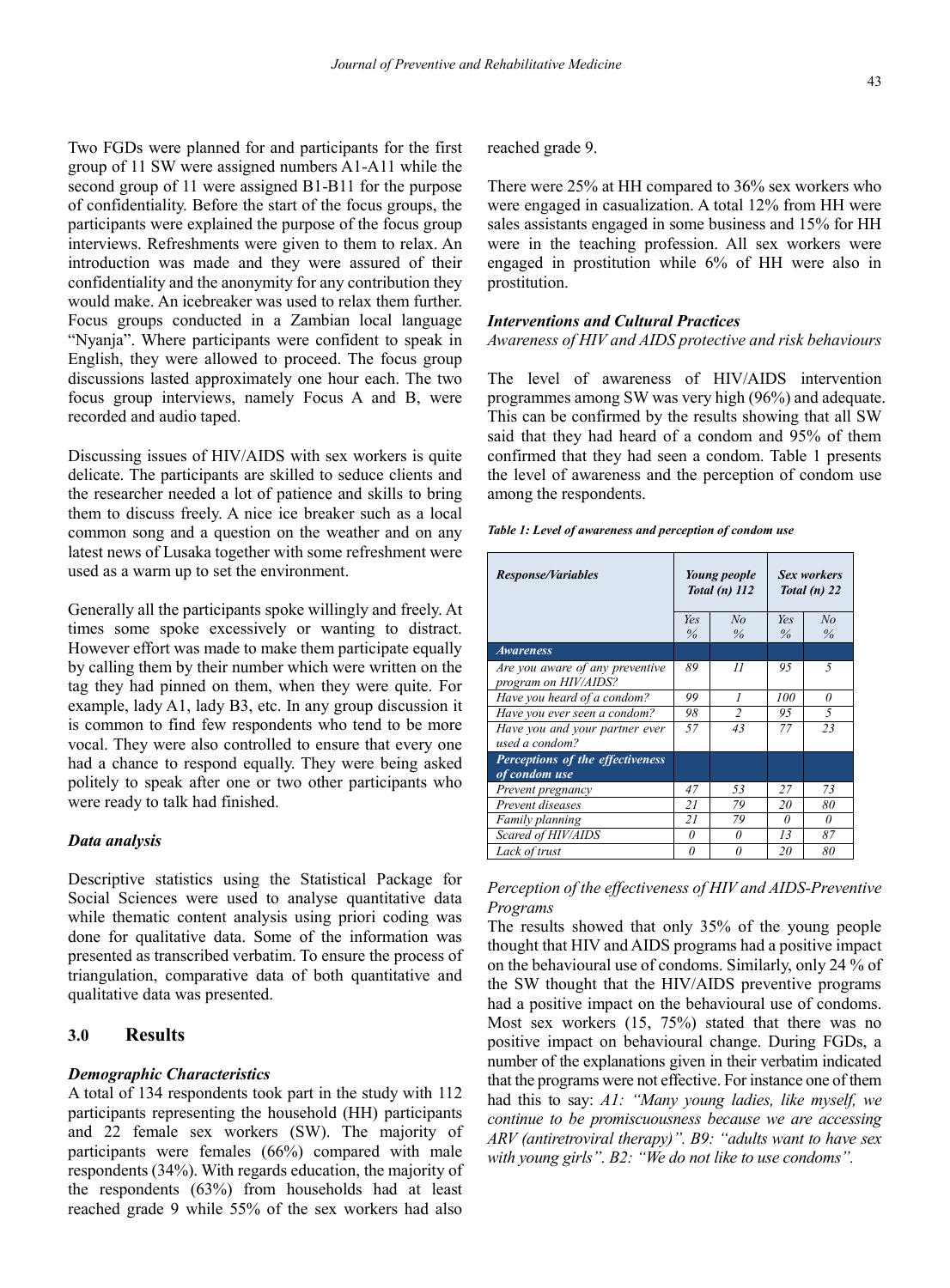# *Marriage and Child Bearing*

#### *Condom use/non-regular partner & Behaviour*

A few young people from HH (36%) confessed they did not use a condom the first time they had engaged in sexual intercourse while a significant number (86%) of sex workers also did not use the condom. In the last 12 months, some young people (13%) expressed they had sex with three or more partners. Furthermore, about 15% of the young people reported that they had received a reward, or a gift during the last sexual intercourse while almost half of commercial sex workers reported the same. Table 2 shows Condom use at first sexual intercourse, reward for sex and number of sexual partners.

The majority of sex workers (17, 85%) said in the FGDs that they had heard of HIV/AIDS preventive programs. This was reiterated by a sex worker in her verbatim: *A3:" Condoms are found and distributed in the health centre, in hotels and one can buy in shops". B6 said in her verbatim: "there are also programs heard on the radio saying that condoms are good to prevent catching HIV/AIDS, pregnancy and other sexually transmitted diseases"*. All sex workers in the focus groups (20, 100%) have knowledge of HIV/AIDS intervention. They all said that they had seen a condom.

**Table 2: Condom use at first sexual intercourse, reward for sex & number of sexual partners**

|                                                                               | <b>Young People</b> |                        |                                     | <b>Sex workers</b> |                     |                                     |
|-------------------------------------------------------------------------------|---------------------|------------------------|-------------------------------------|--------------------|---------------------|-------------------------------------|
| <b>Response/Variables</b>                                                     |                     |                        |                                     |                    |                     |                                     |
|                                                                               | Yes<br>%            | N <sub>o</sub><br>$\%$ | <b>Not</b><br><b>Stated</b><br>$\%$ | Yes<br>$\%$        | N <sub>o</sub><br>% | <b>Not</b><br><b>Stated</b><br>$\%$ |
| <b>Variable</b>                                                               |                     |                        |                                     |                    |                     |                                     |
| When you had first sexual<br>intercourse did you use a<br>condom <sup>2</sup> | 27                  | 47                     | 26                                  | 14                 | 86                  | $\theta$                            |
| Exchange of sex for reward                                                    | 1.5                 | 10                     | 75                                  | 54                 | $\overline{4}$      | 40                                  |
| Having sex with more than<br>three partners in last 12<br>months              | 13                  | 13                     | 74                                  | 50                 | 14                  | 36                                  |

During the FGDs, the majority of sex workers (17, 86%) said that they had not used a condom at first sexual intercourse. In her own experience one of the SW assigned the identity of *A2 narrated:" I was experimenting after undue peer pressure"*. Most sex workers (13, 65%) also said that they do exchange sex for a reward. A4 in her verbatim said: *"I need money to survive and support my child."* The majority of sex workers (14, 70%) said that they had sex with more than three partners in a year. B9 in her verbatim said: *"This is our livelihood and our work".*

# **4.0 Discussion**

This study has demonstrated that Human immunodeficiency virus infection and acquired immune deficiency syndrome (HIV/AIDS) preventive interventions are effective in young people but the behaviour change was still very low. The impact on behaviour change is still minor and uncertain. The majority of young people and commercial sex workers were aware of HIV and AIDS preventive interventions and they knew that they were effective in the prevention to HIV infection. However the major finding of this study is that behaviour is not changing proportionately to the level of knowledge that the young people have on the effectiveness of HIV and AIDS preventive measures.

Most of the young people (YP) (62.5%) and the sex workers (SWs) (90%) had attended school. About 43.8% of the young people and most of the sex workers (72.7%) had completed grade 9. These results are in tandem with what previous studies in Zambia found literacy rates for rural and urban areas in Zambia were 60.5% and 83.8% respectively and overall, the literacy rate at national level stood at 70.2% in 2010. Literacy rates for males were higher (73.2%) than that of females (67.3%). The national youth literacy rate for the cohort aged 15-24 years stood at 88.7% in 2010 up from 70.1% recorded in 2000 [16]. The majority of the young people were not working; and all the sex workers were engaged in prostitution. All the sex workers were females; and none of them were married. Other Zambian studies have revealed extreme poverty in rural areas (57.7 %) being four times higher than in urban areas (13.1 %). The proportion of rural Zambians in extreme poverty has steadily increased. The 'young and poor' are both in rural areas and in peri-urban settings, with ongoing migration from rural communities to cities in search of jobs [16] In a study in Uganda of female sex workers it was found female workers (FSW )were younger (73% aged <30 years), unmarried (52%) [25].

This study has demonstrated that the awareness of an HIV and AIDS-preventive program is high in young people; however, behavioural change is still very low. The impact of these interventions on behavioural change is still minor and uncertain. The key to preventing the spread of HIV, especially in epidemics driven mainly by heterosexual transmission, whether heterosexual or homosexual changes in sexual behaviour apply is through changing sexual behaviour. Behavioural-change programmes are required to prevent HIV. However, these have mainly promoted condom use or abstinence; while partner reduction remains the neglected component of ABC [26]. Young people in a Ugandan study discovered that a total of 1,179 (60.3%) students reported having had their sexual debut. Of these, 231 (37.4%) males and 209 (49.2%) females reported inconsistent condom use with a new sex partner [25]. Though young men and women in South Africa aged 15-24 (24.2%) correctly identified ways of preventive the sexual transmission of HIV and rejected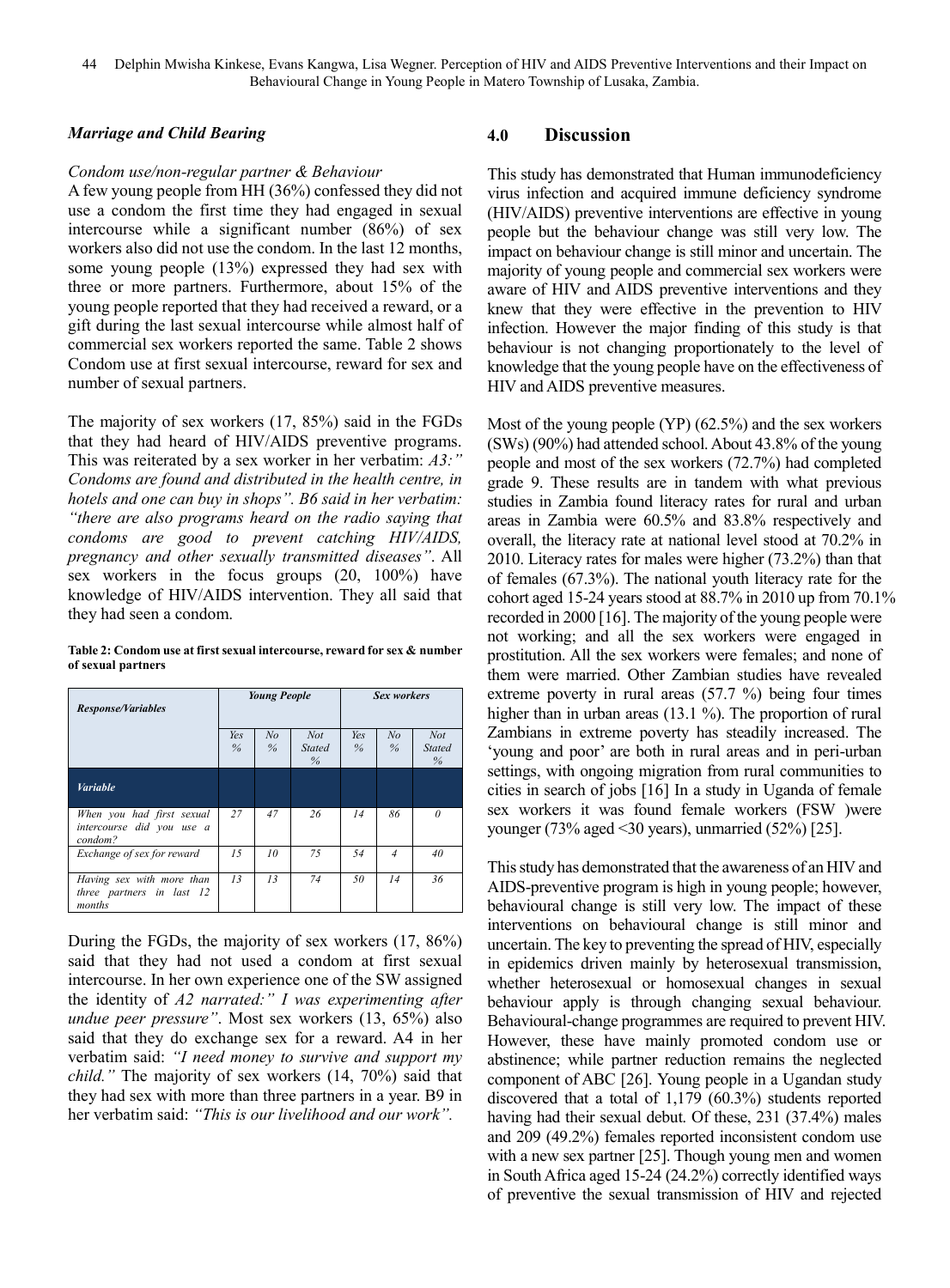major misconception about HIV transmission and prevention, however, the rate of HIV infections remains high. Young men and women aged 15-24 years accounts for about one quarter of all new HIV infections in South Africa [27].

The majority of young people and commercial sex workers were aware of HIV and AIDS preventive interventions and in the prevention of HIV infection. However, the major finding of this study is that behaviour is not changing proportionately to the level of knowledge that the young people have on the effectiveness of HIV and AIDS preventive programs. Most of the young people and sex workers had not used a condom the first time they had sex. Our findings are supported by a study in Uganda by Mehra et al. [28]. This stated that inconsistent condom use and low condom use was found among males and females; but females were more found to be at higher risk compared to their male counterparts. Similarly, a study in China [29] found an increased level of HIV knowledge in participants; but the number of sexual partners did not change.

Sex workers were also recognised as the most dangerous population in the spread of HIV/AIDS [29]. A study conducted in South Africa showed that although most youths have a relatively good understanding of the way in which HIV is transmitted and the unsafe nature of some sexual practices, the knowledge and behaviours/attitude (safe sex) appeared to be unrelated. And greater knowledge did not necessarily result in safer sex [30]. The findings in previous studies in South Africa also revealed that knowing that condom use prevented the transmission of the HIV virus did not result in any increased intention to use condoms [30] [31]. There was also a marked discrepancy between the knowledge and the performance of safe sexual behaviours, measured by the questions on condom use in casual sex encounters in South Africa [30].

The rate of having sex with multiple sexual partners found in this study was high and worrying. Commercial sex workers were at a much higher risk of contracting and transmitting HIV infections. Other young people incurred some risk as well, of catching and spreading HIV infection. These findings are an observation consistent with other findings in sub-Saharan Africa that most new HIV infections occurred in young women aged below 25 years. Such young people are important for HIV intervention trials in Africa [32]. This study agrees with a study conducted in Uganda that found that Condom knowledge was high with 97% of female sex workers (FSW) and 95% of truckers agreeing with the statement, "*Using condoms properly and consistently reduces risk of HIV infection*". Attitudes towards condom use were generally favourable with 91% of FSWs and 82% of truckers agreeing with the statement, "*Condom use is the best method of HIV prevention*". However, qualitative findings showed that poverty, refusal to use condoms by male partners, alcohol use before sex and beliefs that condoms 'kill the mood for sex' remain key barriers to consistent condom use [25].

The proportion of those who responded from young people at household level (15.1%) receiving a gift or reward for sex; and those 15.3% who had had sex with more than three partners, is a matter of concern on risk behaviours. Human Immunodeficiency Virus infection would spread easily during such transactions because the one receiving the gift would have no power to negotiate for safer sex. These findings support the results of a study on evaluation of HIV'AIDS prevention in South African schools that showed that HIV/AIDS flourished in areas where high levels of unemployment, poverty, prostitution, high school-dropout rates were rife [33].

The age at first marriage of 15 years, as found in the study, was younger than 18 years of age. Young people less than 18 years of age (quote see above) people should be encouraged to grow to full maturity before thinking of marriage. Studies in Uganda revealed that the promotion of delayed sexual debut was pivotal to HIV reduction [34]. More over WHO [35] state that in low- and middle income countries, complications of pregnancy and childbirth are the leading cause of death in women aged 15–19 years. Adolescent girls need to be informed and empowered to prevent pregnancy (and contracting sexually transmitted infections, including HIV). A study by Gordon [36] revealed that teenage marriage is also associated with much lower education levels; women who marry before the age of 19 are 50% more likely to drop out of high school and four times less likely to graduate from college. Early marriage of girls and boys impairs the realization and enjoyment of virtually every one of their rights. Unless measures are taken to address early marriage, it will continue to be a major stumbling block to the achievement of human rights [37].

# **5. Conclusion**

Our findings reveal that HIV/AIDS preventive interventions are perceived effective in young people and sex workers; but the impact on behavioural change is still minor and uncertain. Young people and sex workers were still at risk of contracting and transmitting HIV infection; because they were engaged in risky behaviours. Most of them did not use a condom; they were exchanging partners; and they received gifts or rewards in exchange for sexual intercourse.

Health behaviour is difficult to change; yet educating youths about the risk of unsafe sexual behaviour can reduce risky behaviours and prevent the spread of HIV in Africa. Promoting sexual health in the age of HIV/AIDS necessitates the acknowledgement of the behavioural and the social aspects of sexuality. Psychological approaches and skills to enable young people to make sensible and safe choices for motives, other than fear of disapproval, is vitally important.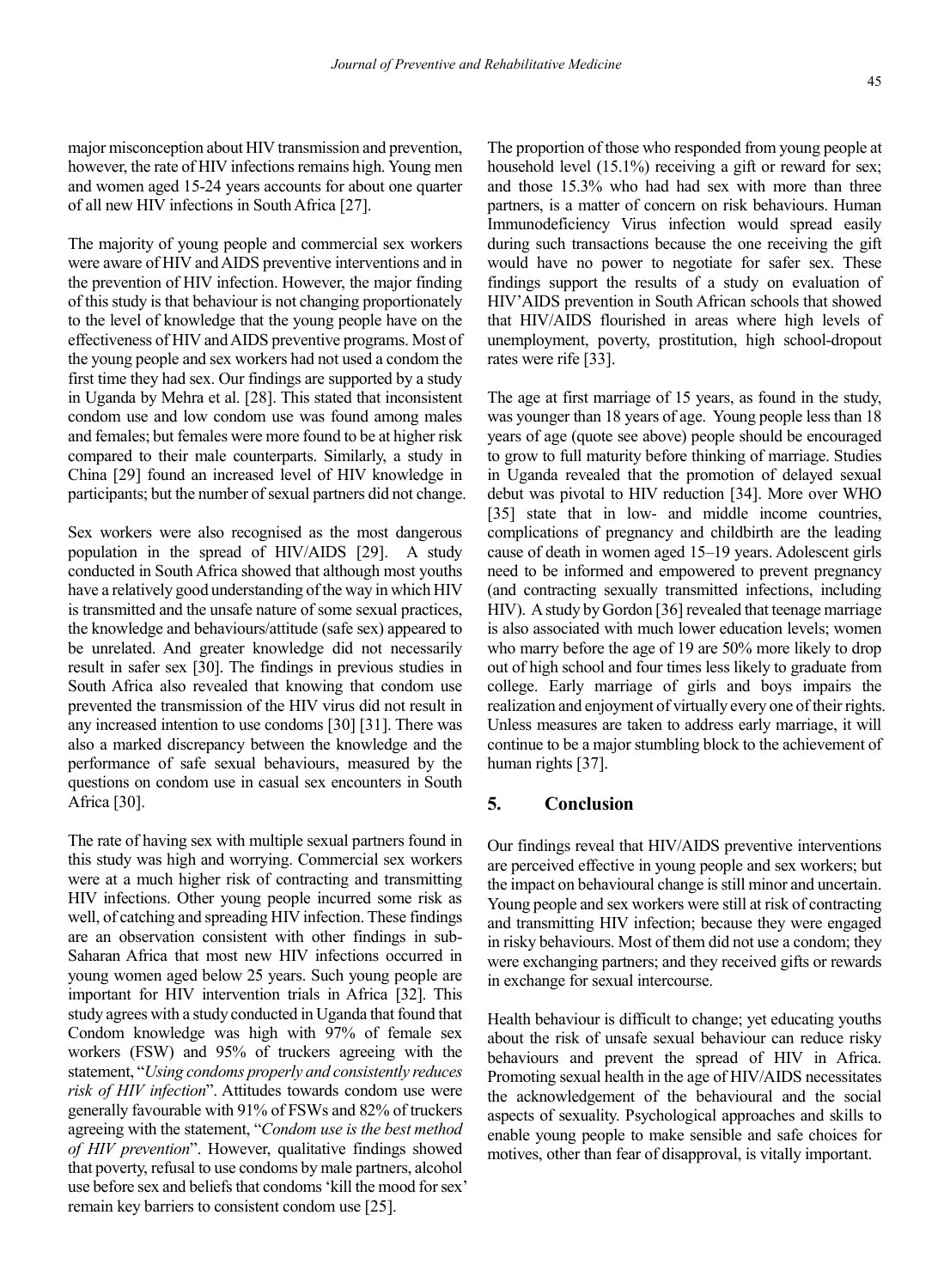The study has shown that a more vigorous condom promotion and distribution of program interventions, together with an HIV strategy for advocacy and social and behavioural change communication (SBCC) are the keys to a gradual and a steady behavioural change in young people, including sex workers.

# **Acknowledgement**

The Hospitality of the young people and sex workers of Matero suburb in the capital city of Lusaka - Zambia who kindly agreed to participate in the study is highly appreciated. We also acknowledge the support of the World Health Organisation and the Zambian Government (MoH) for the material and financial support provided to conduct the study. Leeds Metropolitan University and The University of Zambia are also acknowledged for overseeing the study from which this article was extracted.

# **Conflict of Interest:** None declared

# **References**

- 1. National HIV/AIDS STD/TB Council. *NATIONAL AIDS STRATEGIC FRAMEWORK 2011 – 2015 Towards Improving the Quality of life of the Zambian People.* Lusaka: NAC; 2010. Available from: the from: the from: the from: the from: the from: the from: the from: the from: the from: the from: the from: the from: the from: the from: the from: the from: the from: the from: the from: the from: the fr [http://www.nac.org.zm/sites/default/files/publications/National%](http://www.nac.org.zm/sites/default/files/publications/National%20AIDS%20Strategic%20Framework-%202011%20-2015.pdf) [20AIDS%20Strategic%20Framework-%202011%20-2015.pdf](http://www.nac.org.zm/sites/default/files/publications/National%20AIDS%20Strategic%20Framework-%202011%20-2015.pdf) [Accessed 17th March 2017].
- 2. UNDP. *COUNTRY PROGRAMME ACTION PLAN (CPAP) 2011 – 2015 of the Government of the Republic of Zambia and the United Nations Development Programme.* Lusaka; 2011. Available from:

[http://www.zm.undp.org/content/dam/zambia/docs/legalframewor](http://www.zm.undp.org/content/dam/zambia/docs/legalframework/Zambia_UNDP%20Country%20Programme%20Action%20Plan%202011-2015.pdf) [k/Zambia\\_UNDP%20Country%20Programme%20Action%20Pla](http://www.zm.undp.org/content/dam/zambia/docs/legalframework/Zambia_UNDP%20Country%20Programme%20Action%20Plan%202011-2015.pdf) [n%202011-2015.pdf](http://www.zm.undp.org/content/dam/zambia/docs/legalframework/Zambia_UNDP%20Country%20Programme%20Action%20Plan%202011-2015.pdf) [Accessed 21<sup>st</sup> March 2017].

- 3. National HIV/AIDS STD/TB Council. *NATIONAL HIV & AIDS COMMUNICATION AND ADVOCACY STRATEGY Vision 2030*. USAID – Lusaka; 2011. Available from: [http://www.nac.org.zm/sites/default/files/publications/National%](http://www.nac.org.zm/sites/default/files/publications/National%20HIV%20and%20AIDS%20Communication%20and%20Advocacy%20Strategy%20%28NACAS%29.pdf) [20HIV%20and%20AIDS%20Communication%20and%20Advoc](http://www.nac.org.zm/sites/default/files/publications/National%20HIV%20and%20AIDS%20Communication%20and%20Advocacy%20Strategy%20%28NACAS%29.pdf) [acy%20Strategy%20%28NACAS%29.pdf](http://www.nac.org.zm/sites/default/files/publications/National%20HIV%20and%20AIDS%20Communication%20and%20Advocacy%20Strategy%20%28NACAS%29.pdf) [Accessed 17<sup>th</sup> March 2017]
- 4. National AIDS Council. *National HIV/AIDS Communication Strategy 2005*. Lusaka; NAC; 2005.
- 5. National AIDS Council (NAC). *National HIV/AIDS Policy*. Lusaka: NAC; 2005.
- 6. Carvalo A. M., Nsemukila G. B. *UPDATE OF THE SITUATION ANALYSIS OF CHILDREN AND WOMEN IN ZAMBIA*. Lusaka: UNICEF; 2013. Available from: [https://www.unicef.org/zambia/Updated\\_Situation\\_Analysis\\_of\\_](https://www.unicef.org/zambia/Updated_Situation_Analysis_of_Women_and_Children_In_Zambia_part1.pdf) Women and Children In Zambia part1.pdf [Accessed 21st March 2017].
- 7. UNFPA. *ANNUAL REPORT 2015 Delivering a world where every pregnancy is wanted; every child is safe; and every young person's potential is fulfilled.* Lusaka: UNFPA 2015. Available from: http://zambia.unfpa.org/sites/default/files/pubpdf/UNFPA%20Zambia%20Annual%20Report%20-%202015.pd f [Accessed 21st March 2017].
- 8. Ministry of Education. *Life Skills Education, Facilitators Guide for Out of School Youth*. Lusaka: Curriculum Development Centre, 2004.
- 9. INESCOR, UNZA and TDRC. *Behavioural and Biological Survey in Selected Transportation Boarder Routes Zambia - Assessment between 2000 & 2003 Surveillance Studies among Female Sex Workers.* Lusaka: USAID, 2003.
- 10. National HIV/AIDS STD/TB Council. *National HIV/AIDS*

*Strategic framework 2014-2016*. Lusaka: NAC; 2010. Available from: [http://www.nac.org.zm/sites/default/files/publications/National%](http://www.nac.org.zm/sites/default/files/publications/National%20AIDS%20Strategic%20Framework-%202014%20-2016.pdf)

- [20AIDS%20Strategic%20Framework-%202014%20-2016.pdf](http://www.nac.org.zm/sites/default/files/publications/National%20AIDS%20Strategic%20Framework-%202014%20-2016.pdf) [Accessed 17<sup>th</sup> March 2017].
- 11. UNICEF, UNAIDS & WHO. *Young People and HIV/AIDS Opportunity in Crisis*. New York: UNICEF, 2002.
- 12. Loewenson, R. *HIV/AIDS Implication for Poverty Reduction*. New York: UNDP, 2004.
- 13. Ministry of Health. *Ministry of Health Annual Report 2004*. Lusaka; 2005.
- 14. Lusaka District Health Management. *Action Plan and Budget for Years 2000-2008*. Lusaka: LDHMT, 2006.
- 15. Ministry of Health /Central Board of Health. *Zambia Antenatal Clinic Sentinel Surveillance Report 1994-2004*. Lusaka: MOH; 2005. p. 1.
- 16. Muzira T, (ILO), Njelesani CM, and Zulu JJ. *The Condition of Young People UN Zambia Signature Issues Series - # 2*. United Nations Zambia; 2013.
- 17. National AIDS Council. *Strategic Frame Work 2001-2003*. Lusaka: NAC; 2000.
- 18. Central Statistical Office, Central Board of health & ORC Macro. *Zambia Demographic and Health Survey 2001-2002*. Lusaka: CSO; 2003.
- 19. UNAIDS & WHO. *Evaluation of a National AIDS Programme: A Method, Package, Prevention of HIV Infection*. Geneva: WHO; 2001.
- 20. UNDP. *A Report on Baseline Assessment for the formulation of a project to support Co-ordinated Multisectoral HIV/AIDS District Response. Initiative in Zambia – North Western and Eastern Provinces*. Lusaka: Unpublished; 2000.
- 21. National HIV/AIDS STD/TB Council. *Strategic Framework 2001–2003*. Lusaka; NAC (2000d).
- 22. National HIV/AIDS STD/TB Council. *Joint Review of the National HIV/AIDS/STI/TB Intervention Strategic Plan (2002 – 2005) and Operations of the National AIDS Council*. Lusaka: NAC; 2004.
- 23. Ministry of Education. Life-Skills Education, Facilitator's Guide for Out-of-School Youth. Lusaka: Curriculum Development Centre; 2004.
- 24. CSO. Census 2000 Mapping Frame Excel Spreadsheet. Lusaka: Central Statistical Office; 2000.
- 25. Matovu BKJ and Ssebadduka BN. Knowledge, attitudes & barriers to condom use among female sex workers and truck drivers in Uganda: a mixed-methods study. *Afr Health Sci*. [Online] 2013 Dec; 13(4): 1027–1033. Available from: <https://www.ncbi.nlm.nih.gov/pmc/articles/PMC4056494/> [Accessed April 28<sup>th</sup> 2017].
- 26. UNAIDS and WHO. *Evaluation of a National AIDS programme: A methods package, prevention of HIV infection*. Geneva: WHO; 2001.
- 27. UNAIDS. SOUTH AFRICA HIV EPIDEMIC PROFILE. [Online] 2014; Available from: [<http://www.unaidsrstesa.org/wp](http://www.unaidsrstesa.org/wp-content/uploads/2015/05/UNAids-Profile-South-Africa.pdf-18-Feb.pdf)[content/uploads/2015/05/UNAids-Profile-South-Africa.pdf-18-](http://www.unaidsrstesa.org/wp-content/uploads/2015/05/UNAids-Profile-South-Africa.pdf-18-Feb.pdf) [Feb.pdf](http://www.unaidsrstesa.org/wp-content/uploads/2015/05/UNAids-Profile-South-Africa.pdf-18-Feb.pdf) [Accessed 28<sup>th</sup> April 2017].
- 28. Shelton DJ, Halperin TD, Nantulya V, Potts M and Gayle DH. Partner education is crucial for balanced "ABC" approach to HIV. *BMJ*. 2004; Volume 328: 891-89.
- 29. Mehra D, Östergren PO, Ekman B and Agardh A. Inconsistent condom use among Ugandan university students from a gender perspective: a cross-sectional study. *Glob Health Action*. [Online] 2014: 10: 7:22942. Available from: 2014; 10; 7:22942. Available from: <https://www.ncbi.nlm.nih.gov/pubmed/24725363>[Accessed 23<sup>th</sup> March 2017].
- 30. Ning Li, Xiaomei Li, Xueliang Wang, Jin Shao, and Juanhua Dou. A Cross-Site Intervention in Chinese Rural Migrants Enhances HIV/AIDS Knowledge, Attitude and Behaviour. *Int J Environ Res Public Health*. [Online] 2014; 11(4): 4528–4543. Available from: <https://www.ncbi.nlm.nih.gov/pmc/articles/PMC4024984/> [Accessed 23<sup>th</sup> March 2017].
- 31. Akande A. Risky Business: South African Youths and HIV/AIDS Prevention. *Educational studies*. 2001; Vol. 27, No. 3, 237-256.
- 32. Kelly JA. Community Level Interventions are needed to Prevent New Infections. *American Journal of Public Health*. 1999; 2999- 301.
- 33. Mdodo R, Gust D and Otieno FO et al. Investigation of HIV Incidence Rates in a High-Risk, High-Prevalence Kenyan